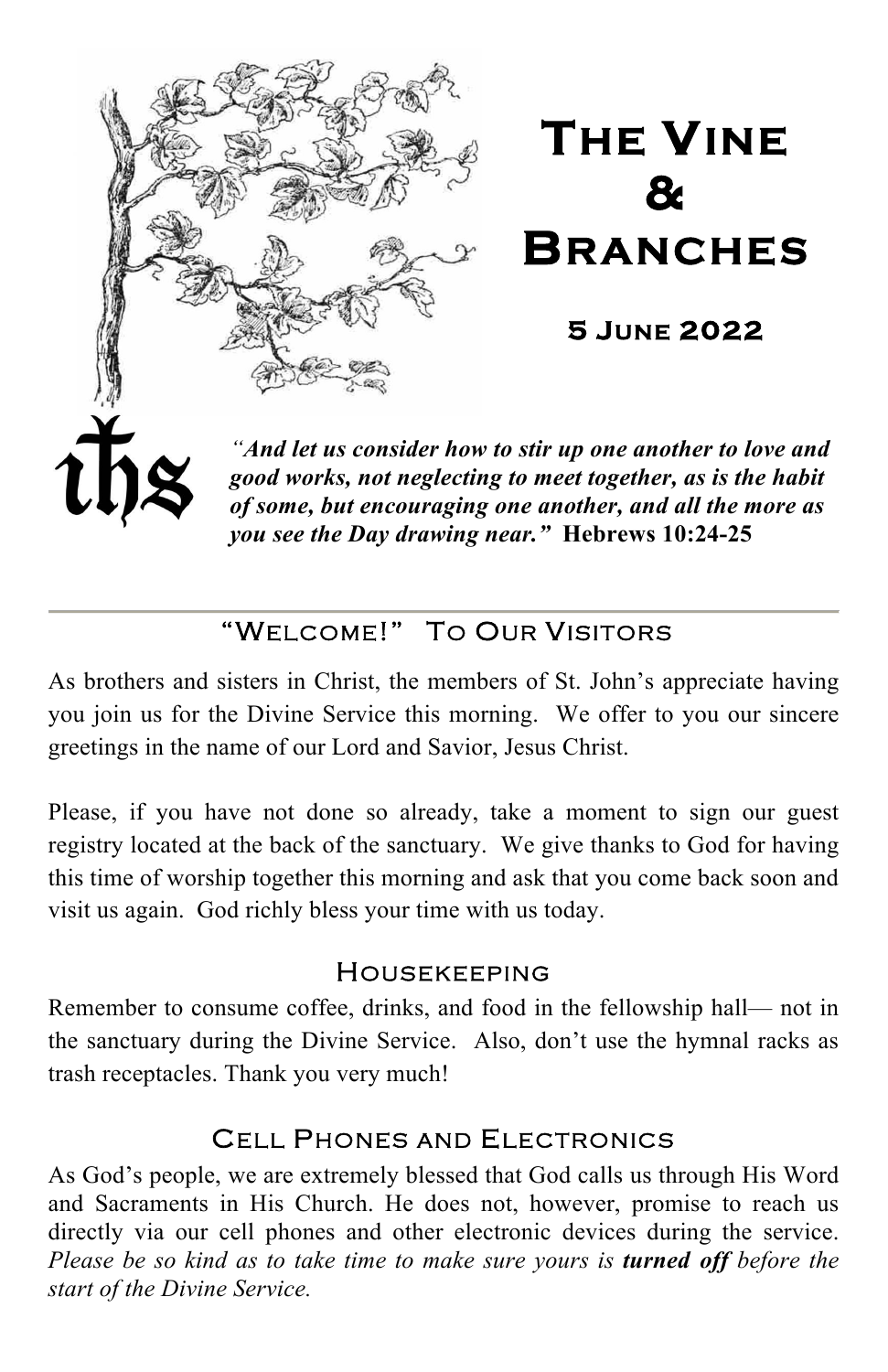| <b>Head Elder</b> |
|-------------------|
| Tom Spahn         |

*Ushers* Bob Schmidt Dash Richards

*Acolytes*  Tyler Markussen Tommy Markussen

> *Fellowship* Dickmanders

#### *Greeters*

- 5 Sharon Kelly
- 12 Robert Hughes
- 19 Kathy Sheldon
- 26 Ken and Diana Armknecht

#### *Altar Guild*

Diana Burklund Autumn Dickmander Sheila Johnson Kathy Sheldon

#### ISSUES, ETC.

TALK RADIO AND PODCASTS FOR THINKING CHRISTIANS… Issues, Etc. is a radio talk show and podcast produced by Lutheran Public Radio in Collinsville, IL and hosted by LCMS Pastor Todd Wilken. This week's subjects include: The Movie "Top Gun: Maverick," Just War Tradition, Science in an Age of Unreason, The Doctrine of the Trinity and more. You can listen on-demand at issuesetc.org, the LPR mobile app and your favorite podcast provider.

# THE LUTHERAN HOUR

The Lutheran Hour may be heard each Sunday morning on KOGA (930 AM) beginning at 8:05 a.m., and every Sunday afternoon on KJLT (970 AM) starting at 1:00 p.m. Next Sunday, June 12, speaker of the Lutheran Hour, Rev. Dr. Zeigler gives the message entitled, **"God Comes with a Community"**

"God wasn't and isn't a hermit. From eternity, God is the God of community and conversation." (Acts 2:38-39)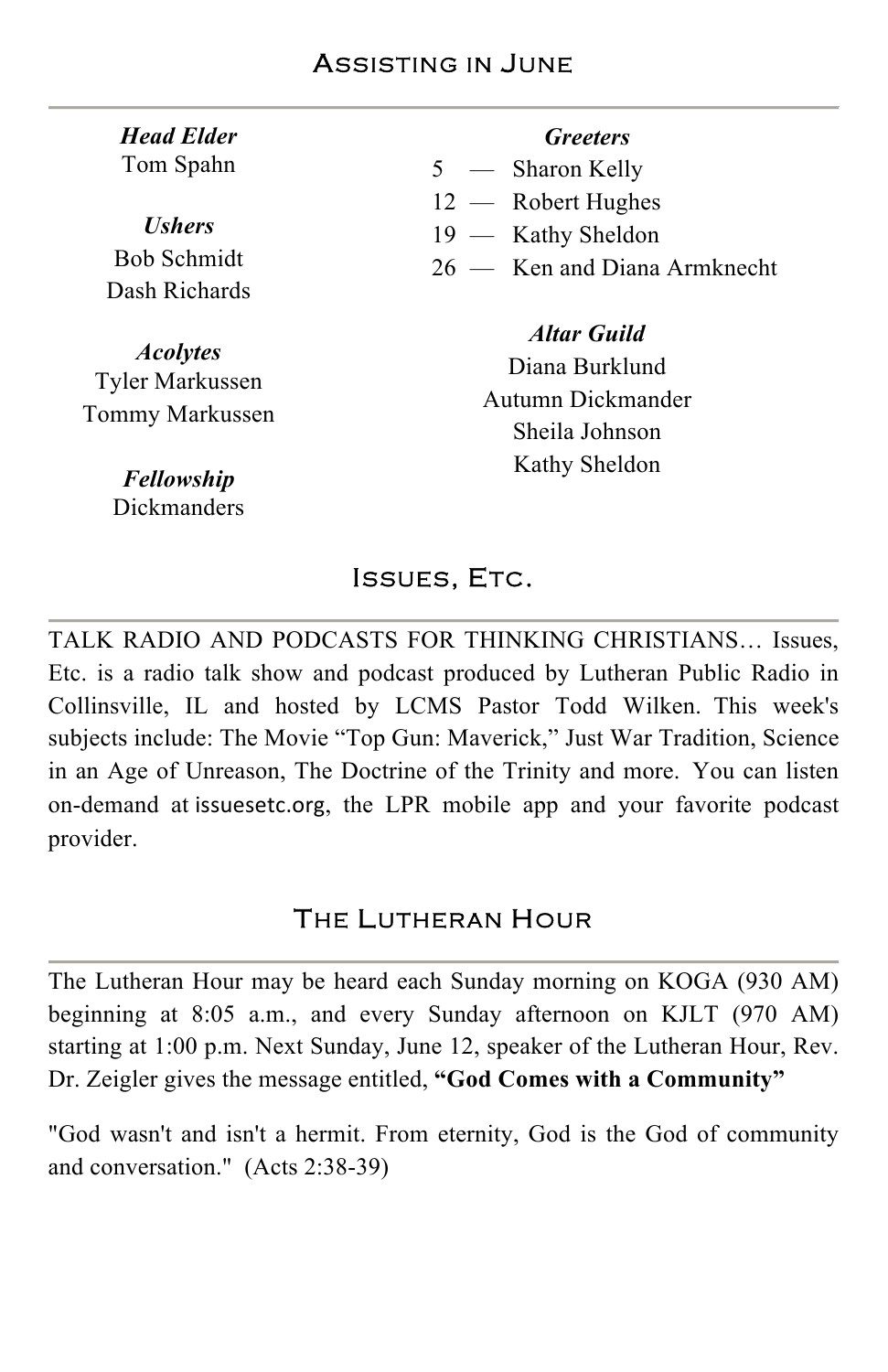| Tom Andersen | Boone Burkholder | LeeAnn Hinrichs |
|--------------|------------------|-----------------|
| Chick Kampfe | Val Olson        | Laura Stanley   |

# PRAYER REQUESTED FOR…

| Heather Adams          | Chris Cleland        | Rev. Carlson       |
|------------------------|----------------------|--------------------|
| Matt Carlson           | Donnie Dethlefs      | Karrie Dolezal     |
| China Dixon            | Adlyn Even           | Jessamine Gonzales |
| <b>Shirley Gooder</b>  | Lois Hansen          | <b>Bob Mercer</b>  |
| Gayle Mercer           | Butch Milikin        | Ken Moorhead       |
| Martin Nelson          | Rev. Kasten          | Kirk Korth         |
| Suzanne Lassiter       | Sheila Mahnken       | Angela Perdue      |
| Alma Schultz           | <b>Barry Simmons</b> | Bonnie Suhr        |
| Cody Stickley          | Ashley Shinkle       | Dave Knight        |
| Ed Smith               | Tommy Obersat        | Punkie Whitely     |
| Deanna Rungee & Family | Mann Family          | Mueller Family     |

# THE WEEKLY PLANNER

|  | Today. 8:30 a.m. Divine Service w/ Holy Communion         |
|--|-----------------------------------------------------------|
|  |                                                           |
|  |                                                           |
|  |                                                           |
|  |                                                           |
|  | 10:00 a.m.  Pastor's Office Day $\omega$ Trinity—Ogallala |
|  |                                                           |
|  |                                                           |
|  | Next Sunday 8:30 a.m. Divine Service w/ Holy Communion    |
|  |                                                           |